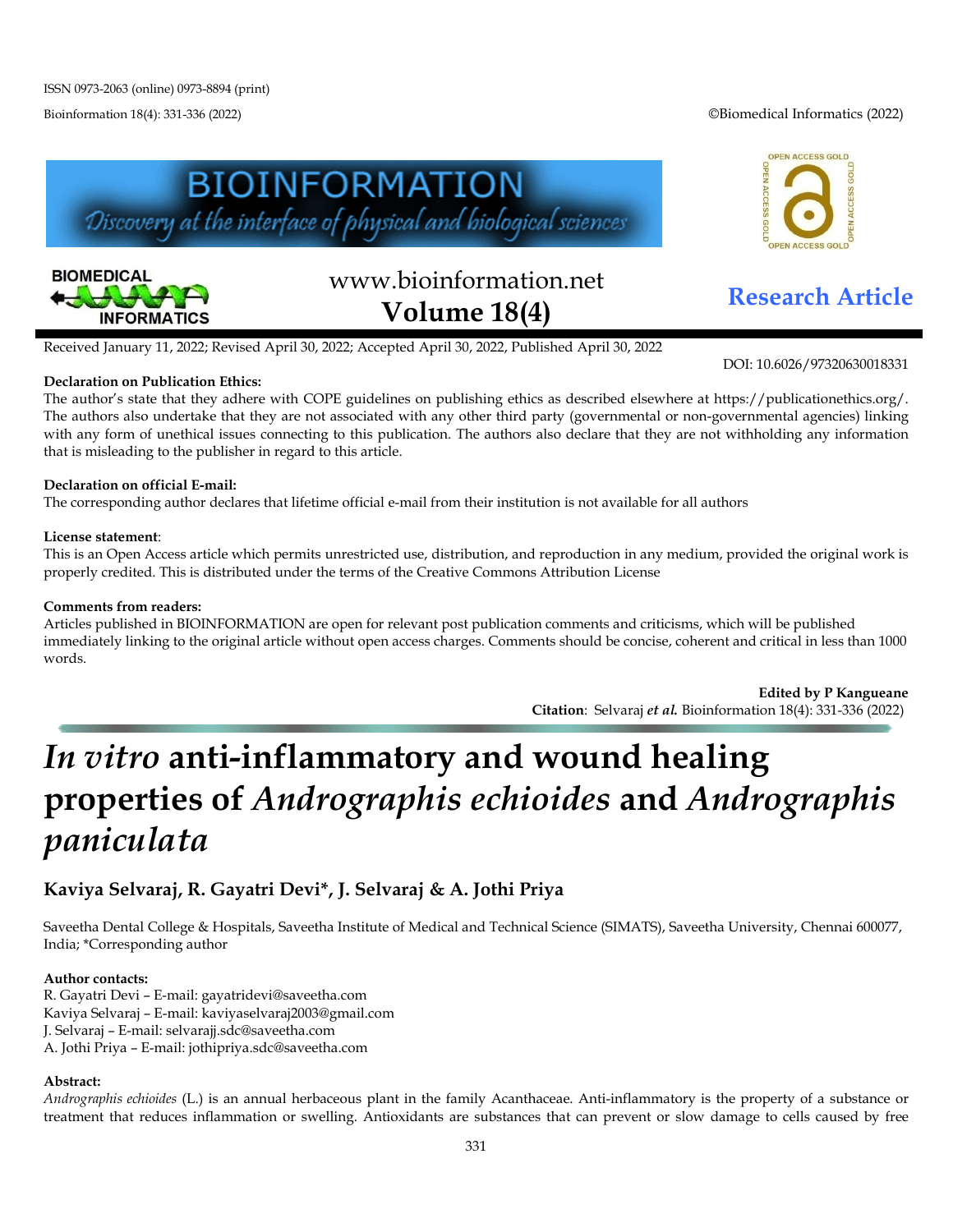radicals, unstable molecules that the body produces as a reaction to environmental and other pressures. They are sometimes called "freeradical scavengers. Therefore, it is of interest to analyse the anti-inflammatory and antioxidant properties of *Andrographis echioides* and *Andrographis paniculata*. Protease inhibitor activity was done by bovine serum albumin was added to 100µl of plant sample with increase in concentrations (100-500µg/ml). Invitro antioxidant activity was done by DPPH free radical scavenging assay. 200 µL of 0.1 mM DPPH prepared in methanol was added to 100 µL of the plant extract with increase in concentration. Based on the results from the present study, it can be concluded that *A.echioides* is found to be a good natural antioxidant source and *A. paniculata* is found to be a good antiinflammatory source. However, both the plant *A. echioides* and *A.paniculata* have these properties. Data shows that both *A. echioides* and *A. paniculata* have potential anti-inflammatory and antioxidant activity which could be due to the presence of bioactive compounds present in the plant extracts.

**Keywords:** *Andrographis echioides, Andrographis paniculata,* anti-inflammatory, antioxidant*,* wound healing property, innovative technology.

#### **Background:**

Inflammation is the defensive mechanism of tissue to any injury which may be caused by injection of chemical/physical agents but may lead to development of inflammatory bowel disease **[\[1\]](https://paperpile.com/c/CpDYFC/QWrrV)**. It leads to pain, heat, redness, swelling and loss of function of affected parts. Various therapeutic approaches are available for reducing long term inflammatory response. These anti-inflammatory agents exert various effects that result in reduction in the number and activity of immune cells. Several natural products are being used as good anti-inflammatory agents without the risk of side effects from the time immemorial. Antioxidants act as a major defense against radical mediated toxicity by protecting the damage caused b y the free radicals. Potential antioxidant therapy should therefore include either natural antioxidant enzymes or agents which are capable of augmenting the function of these oxidative free radical scavenging enzymes **[\[2\]](https://paperpile.com/c/CpDYFC/dcCaW)**. Anti inflammatory is a substance that reduces swelling and inflammation **[\[3\]](https://paperpile.com/c/CpDYFC/9KXlq)**. The antioxidant capacity and total content of the phenolic compounds in ethanolic extracts of leaves, stems and fruits of the plant was studied. It was evaluated that free radical scavenging and superoxide dismutase activities have more content in the leaf extracts, that the highest antioxidant potential followed by stems and fruits. A positive correlation between the free radical scavenging capacity and the content of phenolic compounds was found in leaf, stems and fruits. Antioxidants significantly delay and prevent the oxidation process with low concentration and play a major role in lung and liver infection **[\[4\]](https://paperpile.com/c/CpDYFC/Bdz6)**. *A. paniculata* is commonly known as Nilavembu and it is also known as green chirerrata. The occurrence of paniculata is more in Sri Lanka and widely distributed in plains and hilly areas. *A. paniculata* is rich in antidiabetic, anti-inflammatory and antioxidant properties. It is an ayurvedic and traditional Chinese medicine for treating various ailments, including those of the liver **[\[5\]](https://paperpile.com/c/CpDYFC/yuFjd)***. A. echioides* is also known as false willow which is a dicotyledon plant. It is closely related to *A. paniculata.* It is native to Asia and endemic in India. Herbs and leaf of *A. echioides* is used in siddha, Ayurveda for its antiulcer, antioxidant and anti inflammatory activity. *A. echioides* has importance in its leaf which cures fever, goiter, liver diseases and fungal diseases. Boiling of these leaves decreases falling and graying of hair. The antioxidant activities of the plant found that methanol extract exhibits free radical scavenging activity better than other extracts. The methanol extract exhibited the highest DPPH scavenging activity that exhibited best antioxidant activity with a value of 51.98 mg/ml **[\[6\]](https://paperpile.com/c/CpDYFC/scLeD)**. We have document several data related to the use of medical plant extracts in the potential combat of several diseases **[7-26].** Therefore, it is of interest to evaluate the anti-inflammatory and wound healing properties of *A. echioides* and *A. paniculata.*

#### **Materials & Methods:**

#### *Chemicals:*

All chemicals and reagents used for this research work were purchased from Sigma Chemical Company St. Louis, MO, USA; Invitrogen, USA; Eurofins Genomics India Pvt Ltd, Bangalore, India; New England Biolabs (NEB), USA

#### *Collection of plant material:*

*A echioides* and *A paniculata* were collected from Chennai District, Tamil Nadu, India. The species were identified and authenticated at the Department of Centre for Advanced Study in Botany, University of Madras, Chennai, India. The bark, leaves and flower parts of the plant were shade-dried, cut into small pieces and coarsely powdered. The coarse powder was used for extraction with ethanol.

#### *Preparation of plant extracts:*

The 1kg of dry powders from leaves from both plants was taken in individual aspirator bottles; 3 liters of ethanol was used and the mixture was shaken occasionally for 72 hours. Then the extract was filtered. This procedure was repeated three times and all extracts were decanted and pooled. The extracts were filtered before drying using whatman filter paper no 2 on a Buchner funnel and the solvent was removed by vacuum distillation in a rotary evaporator at 40˚C; the extracts were placed in pre-weighed flasks before drying.

#### *Assessment of in vitro anti-inflammatory activity by plant extract: Inhibition of albumin denaturation:*

The anti-inflammatory activity of the plant extract was studied by the inhibition of albumin denaturation technique which was studied according to the methods of **[\[27\]](https://paperpile.com/c/CpDYFC/DNVW9)** followed with minor modifications. The reaction mixture consisted of test extracts and 1% aqueous solution of bovine albumin fraction, pH of the reaction mixture was adjusted using a small amount of 1N HCl. The plant extract with increase in concentration (100 to 500 μg/ml) were incubated at 37˚C for 20 min and then heated to 51 o C for 20 min, after cooling the samples the turbidity was measured at 660nm.( UVVisible Spectrophotometer Model 371, Elico India Ltd) The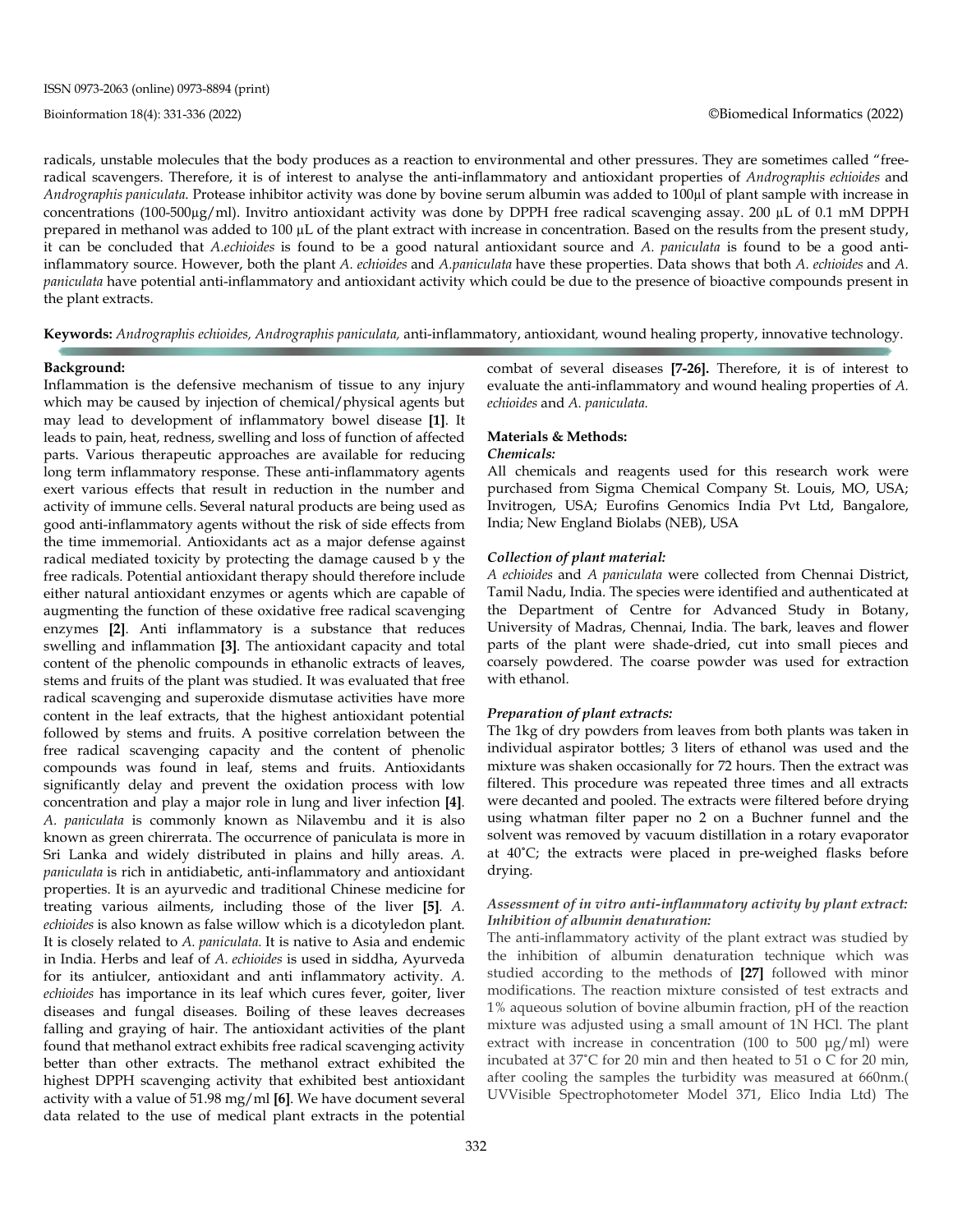#### Bioinformation 18(4): 331-336 (2022) ©Biomedical Informatics (2022)

experiment was performed in triplicate. In this study, Aspirin was used as a standard anti-inflammatory drug.

*Calculation:* % Inhibition=100-((A1 -A2)/A0)\*100)

#### *Statistical analysis:*

The data were analysed statistically using one way analysis of variance (ONE-WAY ANOVA). Duncan Multiple range test was used to analyze the statistical significance between groups. The levels of significance were considered at the levels of p<0.05.

#### **Results:**

#### *Antiinflammatory activity of A. echioides:*

In the present study, *A. echioides* significantly (p<0.05) inhibited the protein denaturation in a dose-dependent manner (100-500µg/ml). However, 400 and 500µg concentrations exhibited the maximum activity in inhibiting the denaturation of albumin protein (**Figure** 1).



**Figure 1**: Protein denaturation inhibitory activity of *Andrographis echioides* extract. Each bar represents the mean ± SD of 6 observations with  $P < 0.05$ . (a) compared with 100 µg; (b) compared with 200 µg; (c) compared with 300 µg and (d) compared with 400µg.

#### *Antiinflammatory activity of A. paniculata:*

In the present study, *A. paniculata* significantly (p<0.05) inhibited the protein denaturation in a dose-dependent manner (100- 500µg/ml). However, 400 and 500µg concentrations exhibited the maximum activity in inhibiting the denaturation of albumin protein (**Figure** 2).



**Figure 2:** Protein denaturation inhibitory activity of *Andrographis paniculata* extract. Each bar represents the mean ± SD of 6 observations with  $P < 0.05$ . (a) compared with 100  $\mu$ g; (b) compared with 200 µg; (c) compared with 300 µg.; (d) compared with 400µg.

## *In vitro* **antioxidant activity by plant extracts:**

*Antioxidant potential of Andrographis echioides:*

In the present study, *A. echioides* significantly (p<0.05) inhibited the DPPH radical scavenging activity in a dose-dependent manner (100-500µg/ml). However, 400 and 500µg concentrations exhibited the maximum activity in inhibiting the DPPH radical formation (**Figure 3**), suggesting that the plant has potential antioxidant activity.



**Figure 3:** DPPH radical scavenging activity of Andrographis echioides extract. Each bar represents the mean ± SD of 6 observations with P< 0.05. (a) compared with 100 µg; (b) compared with 200 µg; (c) compared with 300 µg and (d) compared with 400µg.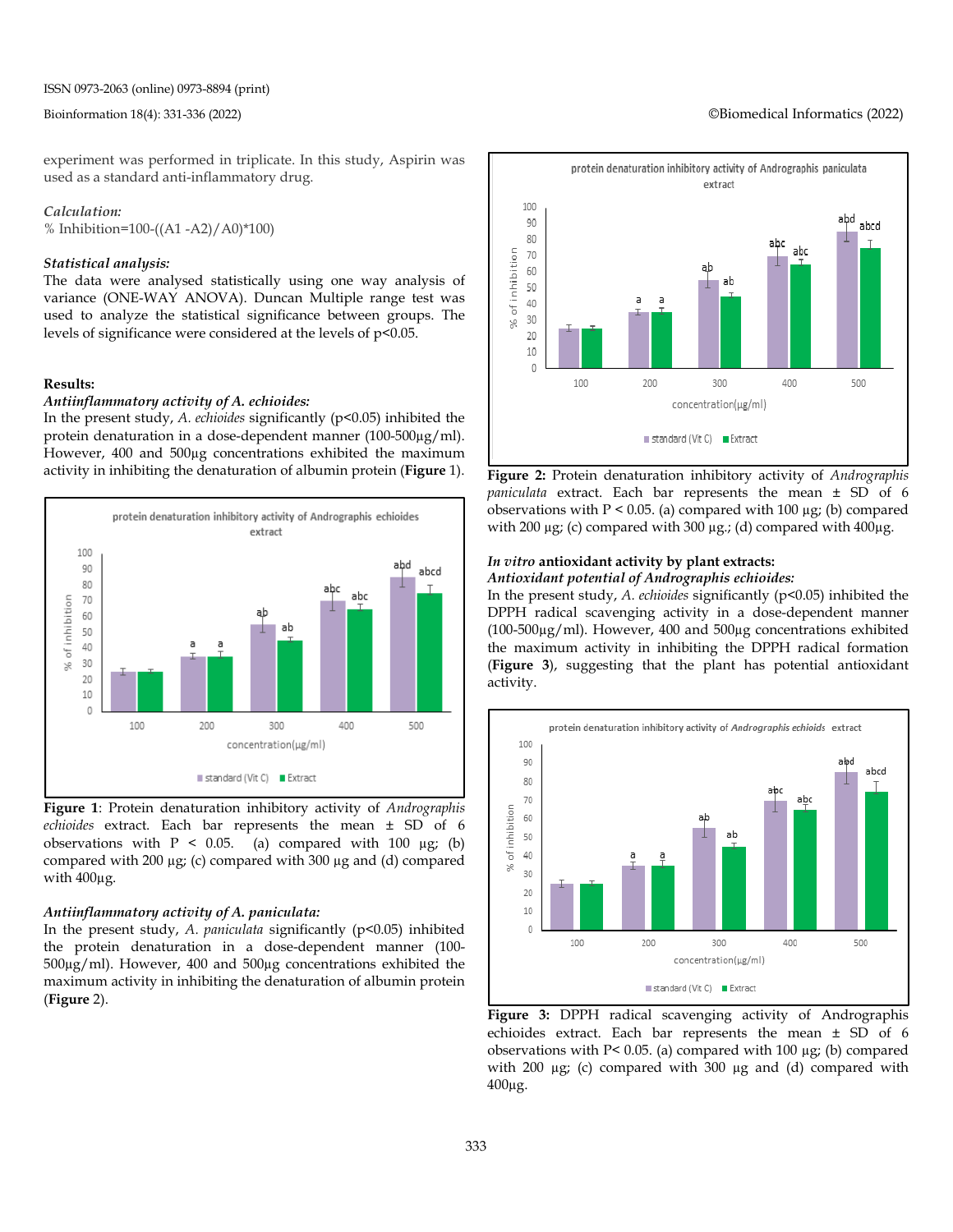#### protein denaturation inhibitory activity of Andrographis paniculata extract 100 90 abcd 80 70 abc of inhibition 60 50 ab 40 × 30 20  $10$  $\theta$ 100 200 500 300 400 concentration(µg/ml) standard (Vit C) Extract

**Figure 4:** DPPH radical scavenging activity of Andrographis paniculata extract. Each bar represents the mean ± SD of 6 observations with  $P < 0.05$ . (a) compared with 100  $\mu$ g; (b) compared with 200 µg; (c) compared with 300 µg. and (d) compared with 400µg.

#### *Antioxidant potential of Andrographis paniculata:*

In the present study, *Andrographis paniculata* significantly (p<0.05) inhibited the DPPH radical scavenging activity in a dose-dependent manner (100-500µg/ml). However, 400 and 500µg concentrations exhibited the maximum activity in inhibiting the DPPH radical formation (**Figure** 4), suggesting that the plant has potential antioxidant activity.

#### **Discussion**:

The protein denaturation inhibitory activity of *A. echioides* extract is found to be, at 100µg/ml and 200µg/ml the anti inflammatory activity of the plant extract is same but, as the concentration of the standard drug increased from 300µg/ml to 500µg/ml there is a significant decrease in the plant extract of 10% (**Figure 1**). The protein denaturation inhibitory activity of *A. paniculata* extract is found to be, at 100µg/ml and 200µg/ml the anti inflammatory activity of the plant extract is same but, as the concentration of the standard drug increased from 300µg/ml to 500µg/ml there is a significant decrease in the plant extract of 10% (**Figure 2**). The protein denaturation inhibitory activity of *A. echioides* is found to be, at 100µg/ml and 200µg/ml the DPPH radical scavenging activity of the plant extract is same but, as the concentration of the standard drug increased from 300µg/ml to 500µg/ml there is a significant decrease in the plant extract of 10% (**Figure 3**). The protein denaturation inhibitory activity of *A. paniculata* is found to be, at 100µg/ml and 200µg/ml the DPPH radical scavenging activity of the plant extract is same but, as the concentration of the standard drug increased from 300µg/ml to 500µg/ml there is a significant decrease in the plant extract of 10% (**Figure 4**). These results emphasise that both the plant extracts have both antiinflammatory and antioxidant properties. Plants have a long history of use in traditional medicine and represent a nearly limitless source of pharmaceutical compounds. In fact, plants have a large number of bioactive compounds, predominantly secondary metabolites, which are beneficial to humans **[\[28\]](https://paperpile.com/c/CpDYFC/nwT5A)**. Since free radicals are involved in a variety of pathological events, free radical scavenging activity has a great role in normal biological function. Due to this high reactivity, the Reactive Oxygen Species (ROS) readily combine and oxidize biomolecules such as carbohydrates, proteins and lipids thus making them active with subsequent damage to cells, tissues and organs **[\[29\]](https://paperpile.com/c/CpDYFC/ektG1)**. The *A. paniculata* could inhibit the superoxide radical formation in the in vitro as well as in vivo system using the rat model. This indicates that the extract possesses free radical scavenging activity of superoxide radicals and regulates the metabolites which are capable of signalling and communicating important information to the cell genetic machinery. Since the plant extract possesses free radical scavenging activity *A. paniculata* acts as a good anti oxidant agent. The *A. paniculata* extract has shown almost complete inhibition of inflammation induced by carrageenan **[\[30\]](https://paperpile.com/c/CpDYFC/Aq7Rg)**. Inflammation is mainly caused by the generation of free radicals and several reports point out the involvement of free radicals in the process of inflammation **[\[31\]](https://paperpile.com/c/CpDYFC/LJBns)**. This suggests that administration of antioxidants may have a protective role in inflammatory conditions. Suppression of inflammation by *A. paniculata* extract treatment is explained by its antioxidant property and it increases the therapeutic value of the plant. These plant extracts contain anti microbial activity to which the wound healing property of the plant can be associated. Wound healing mechanisms may be contributed to stimulate the production of antioxidants in wound sites to provide a favourable environment for tissue healing which was supported by the present study **[\[32\]](https://paperpile.com/c/CpDYFC/t7gMT)**. The enzymatic and non enzymatic antioxidants in *A. echioides* exhibit that they possess preventive and protective roles to maintain the cell survival, cellular interaction and maintenance of cell membrane **[\[33\].](https://paperpile.com/c/CpDYFC/NWQg1)** Further investigation is needed in order to fully elucidate the mechanism of *Andrographis echioides*, which have effective and therapeutic antioxidant potential against various inflammatory diseases.

#### **Conclusion**:

Data show that both the *A. echioides* and *A. paniculata* have potential anti-inflammatory and antioxidant activity due to the presence of bioactive compounds present in the plant extracts. Hence, it is implied that *A. echioides* and *A. paniculata c*an be considered as therapeutic agent. Further studies on the effect of these plant extracts on *in-vivo* experimental models are warranted in order to ascertain their potential action of the drugs.

#### **Acknowledgement:**

The author would like to thank Saveetha Dental College and Hospitals for their valuable support to conduct the study.

#### **Conflict of Interest:**

All the authors declare that there was no conflict of interest in the present study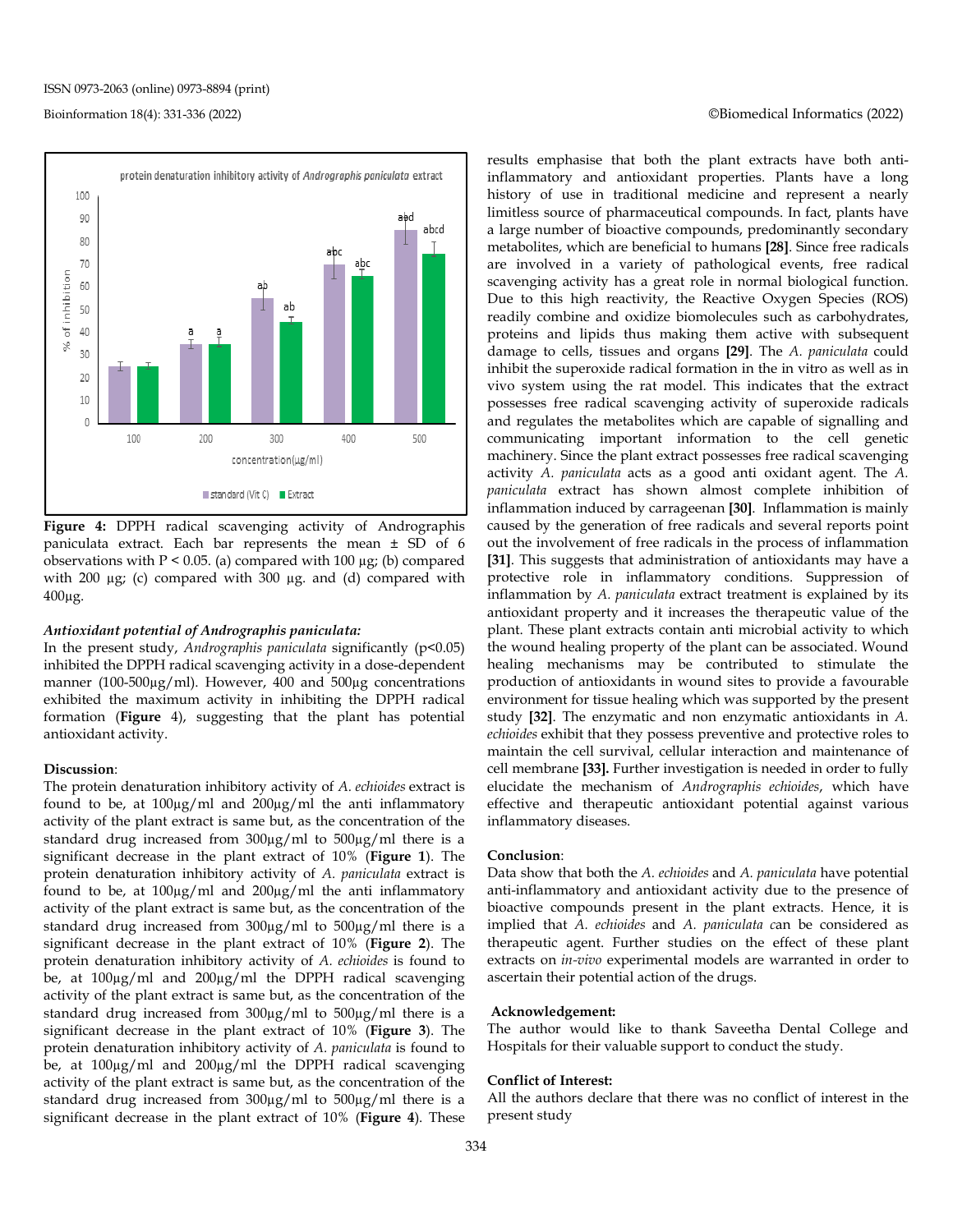#### **Funding source:**

The present project was funded by Saveetha Institute of Medical and Technical Sciences, Saveetha Dental College and Hospital Saveetha University, and Arora multi specialty dental hospital and implant centre.

#### **Author contribution:**

Kaviya helped with literature search, data collection, analysis, manuscript drafting. Gayatri Devi and J. Selvaraj were involved in data verification and manuscript drafting.

#### **References:**

- **[1]** Chen L *et al*. *Oncotarget*. 2017 **9**:7204. doi:10.18632/oncotarget.23208
- **[2]** Lobo V *et al*. *Pharmacogn Rev*. 2010 **4**:118. doi:10.4103/0973- 7847.70902
- **[3]** Alemi M *et al. AAPS PharmSciTech*. 2021 **14**: 160. doi:10.1208/s12249-012-9899-8
- **[4]** Kurutas EB *et al*. *Nutr J*. 2016 **15**:71. doi:10.1186/s12937- 016-0186-5
- **[5]** Singha PK *[et al. J Ethnopharmacol](http://paperpile.com/b/CpDYFC/yuFjd)* 2007 **5:**111. [https://doi.org/10.1016/j.jep.2006.10.026.](http://paperpile.com/b/CpDYFC/yuFjd)
- **[6]** Murugan A *et al.* Evaluation of andrographis echioides for its phytochemical and in vitro antioxidant properties 2017. https://doi.org/10.5281/zenodo.2526169.
- **[7]** [Saraswathi](http://paperpile.com/b/6zYOIp/n5oY) I *et al*.. *[Peer Jo](http://paperpile.com/b/6zYOIp/n5oY)urnal*. 2020 **8**[:e10164.](http://paperpile.com/b/6zYOIp/n5oY) http://dx.doi.org/10.7717/peerj.10164
- **[8]** [Santhakumar P](http://paperpile.com/b/6zYOIp/eBhn) *et al*. *[Ind J Pharm Educ](http://paperpile.com/b/6zYOIp/eBhn)*[. 2021](http://paperpile.com/b/6zYOIp/eBhn) **55**:s265. doi:10.5530/ijper.55.1s.59
- **[9]** Nambi G *et al*[.](http://paperpile.com/b/6zYOIp/HWFt) *[Eur J Phys Rehabil Med](http://paperpile.com/b/6zYOIp/HWFt)*[. 2018](http://paperpile.com/b/6zYOIp/HWFt) **54**:880. http://dx.doi.org/10.23736/S1973-9087.18.05005-0
- **[10]** [Rajakumari R](http://paperpile.com/b/6zYOIp/LzUa) *et al*.. *[Drug Dev Ind Pharm](http://paperpile.com/b/6zYOIp/LzUa)*[. 2020](http://paperpile.com/b/6zYOIp/LzUa) **46**:1219. <https://doi.org/10.1080/03639045.2020.1788059>
- **[11]** [Clarizia G](http://paperpile.com/b/CpDYFC/Q5gNb) *et al*. *[Emerging Research and Opportunities](http://paperpile.com/b/CpDYFC/Q5gNb)* [2019.](http://paperpile.com/b/CpDYFC/Q5gNb) [DOI: 10.4018/978-1-7998-1530-3](http://paperpile.com/b/CpDYFC/Q5gNb)
- **[\[12\]](http://paperpile.com/b/CpDYFC/Q5gNb)** Prakash AKS *[et al. Environmental Toxicology.](http://paperpile.com/b/CpDYFC/Q5gNb)* 2019 **34**:1313. https://doi.org[/1](http://dx.doi.org/10.1002/tox.22832)0.1002/tox.2283[2.](http://dx.doi.org/10.1002/tox.22832)
- **[13]** [Tahmasebi S](http://paperpile.com/b/6zYOIp/73vU) *et al*[.](http://paperpile.com/b/6zYOIp/73vU) *[Cell Biol Int](http://paperpile.com/b/6zYOIp/73vU)*[. 2021](http://paperpile.com/b/6zYOIp/73vU) **45**:1498. PMID: 33724614
- **[14]** [Wadhwa R](http://paperpile.com/b/6zYOIp/EY7u) *et al. [J Food Biochem](http://paperpile.com/b/6zYOIp/EY7u)*. 2021 **45**[:e13572.](http://paperpile.com/b/6zYOIp/EY7u) PMID: [33249629](http://www.ncbi.nlm.nih.gov/pubmed/33249629)

#### Bioinformation 18(4): 331-336 (2022) ©Biomedical Informatics (2022)

- **[15]** [Vivekanandhan K](http://paperpile.com/b/6zYOIp/npmD) *et al*[.](http://paperpile.com/b/6zYOIp/npmD) *[Front Mol Biosci](http://paperpile.com/b/6zYOIp/npmD)*. 2021 **8**[:604447.](http://paperpile.com/b/6zYOIp/npmD) https://doi.org/10.3389/fmolb.2021.604447
- **[16]** [Ezhilarasan D.](http://paperpile.com/b/6zYOIp/geuF) *[Hepatobiliary Pancreat Dis Int](http://paperpile.com/b/6zYOIp/geuF)*[. 2020](http://paperpile.com/b/6zYOIp/geuF) **19**:429. PMID: 32299655
- **[17]** [Egbuna C](http://paperpile.com/b/6zYOIp/TgbpD) *et al* . *[Academic Press;](http://paperpile.com/b/6zYOIp/TgbpD)* 2020.
- **[18]** [Kamath SM](http://paperpile.com/b/6zYOIp/KxGB) *et al*.. *[Journal of Drug Delivery Science and](http://paperpile.com/b/6zYOIp/KxGB)  Technology*. 2020 **60**[:101992. doi:10.1016/j.jddst.2020.101992](http://paperpile.com/b/6zYOIp/KxGB)
- **[19]** [Barabadi H](http://paperpile.com/b/6zYOIp/kUsW) *et al*[.](http://paperpile.com/b/6zYOIp/kUsW) *[Inorganic Chemistry Communications](http://paperpile.com/b/6zYOIp/kUsW)*[. 2021](http://paperpile.com/b/6zYOIp/kUsW)  **129**[:108647. doi:10.1016/j.inoche.2021.108647](http://paperpile.com/b/6zYOIp/kUsW)
- **[20]** [Bharath B](http://paperpile.com/b/6zYOIp/qXWz) *et al*. *[Journal of Molecular Structure](http://paperpile.com/b/6zYOIp/qXWz)*[. 2021](http://paperpile.com/b/6zYOIp/qXWz)  **1235**[:130229. doi:10.1016/j.molstruc.2021.130229](http://paperpile.com/b/6zYOIp/qXWz)
- **[21]** [Gowhari Shabgah A](http://paperpile.com/b/6zYOIp/kqhd) *et al*.. *[IUBMB Life](http://paperpile.com/b/6zYOIp/kqhd)*[. 2021](http://paperpile.com/b/6zYOIp/kqhd) **73**:65. https://doi.org/10.1002/iub.2510
- **[22]** [Sridharan G](http://paperpile.com/b/6zYOIp/s9qP) *et al*[.](http://paperpile.com/b/6zYOIp/s9qP) *[J Oral Pathol Med](http://paperpile.com/b/6zYOIp/s9qP)*[. 2019](http://paperpile.com/b/6zYOIp/s9qP) **48**:299. PMID: 30714209
- **[23]** [R H, Hannah R](http://paperpile.com/b/6zYOIp/6Ltt) *et al*. *[Oral Surgery, Oral Medicine, Oral](http://paperpile.com/b/6zYOIp/6Ltt)  Pathology and Oral Radiology*[. 2020;](http://paperpile.com/b/6zYOIp/6Ltt) **130**:306. [doi:10.1016/j.oooo.2020.06.021](http://paperpile.com/b/6zYOIp/6Ltt)
- **[24]** [J PC, Marimuthu](http://paperpile.com/b/6zYOIp/tngW) *et al. [Clin Implant Dent Relat Res](http://paperpile.com/b/6zYOIp/tngW)*[. 2018](http://paperpile.com/b/6zYOIp/tngW)  **2**[:531.](http://paperpile.com/b/6zYOIp/tngW) PMID: 29624863
- **[25]** [Wahab PUA](http://paperpile.com/b/6zYOIp/q2Hx) *et al. [J Oral Maxillofac Surg](http://paperpile.com/b/6zYOIp/q2Hx)*[. 2018](http://paperpile.com/b/6zYOIp/q2Hx) **76**:1160. PMID: 29406253
- **[26]** [Mudigonda SK](http://paperpile.com/b/6zYOIp/5n96O) *et al*. *[Journal of Cranio-Maxillofacial Surgery](http://paperpile.com/b/6zYOIp/5n96O)*[.](http://paperpile.com/b/6zYOIp/5n96O)  [2020](http://paperpile.com/b/6zYOIp/5n96O) **48**:599. https://doi.org/10.1016/j.jcms.2020.04.005
- **[27]** [Mizushima Y, Kobayashi M.](http://paperpile.com/b/CpDYFC/DNVW9) *Journal of Pharmacy and Pharmacology* 2011 **20**[:169. https://doi.org/10.1111/j.2042-](http://paperpile.com/b/CpDYFC/DNVW9) 7158.1968.tb09718.[x.](http://paperpile.com/b/CpDYFC/DNVW9)
- **[28]** Twaij, B.M.; Hasan, M.N. *Int. J. Plant Biol.* 2022 **13:** 4. https://doi.org/10.3390/ijpb13010003
- **[29]** O'Neill P. *The Quarterly Review of Biology* 1998 **73**:68. https://doi.org/10.1086/420080.
- **[30]** Winter CA *et al. Experimental Biology and Medicine* 1962 **111**:544. https://doi.org/10.3181/00379727-111-27849.
- **[31]** Pham-Huy, Lien Ai *et al. International journal of biomedical science.* 2008 **4:**89. PMID: 23675073; PMCID: PMC3614697.
- **[32]** Singha PK *et al*. *Fitoterapia* 2003 **74**:692. https://doi.org/10.1016/s0367-326x(03)00159-x[.](http://paperpile.com/b/CpDYFC/t7gMT)
- **[33]** Bokhari J, Khan MR. *Journal of Ethnopharmacology* 2015 **172**:377. https://doi.org/10.1016/j.jep.2015.06.049[.](http://paperpile.com/b/CpDYFC/NWQg1)